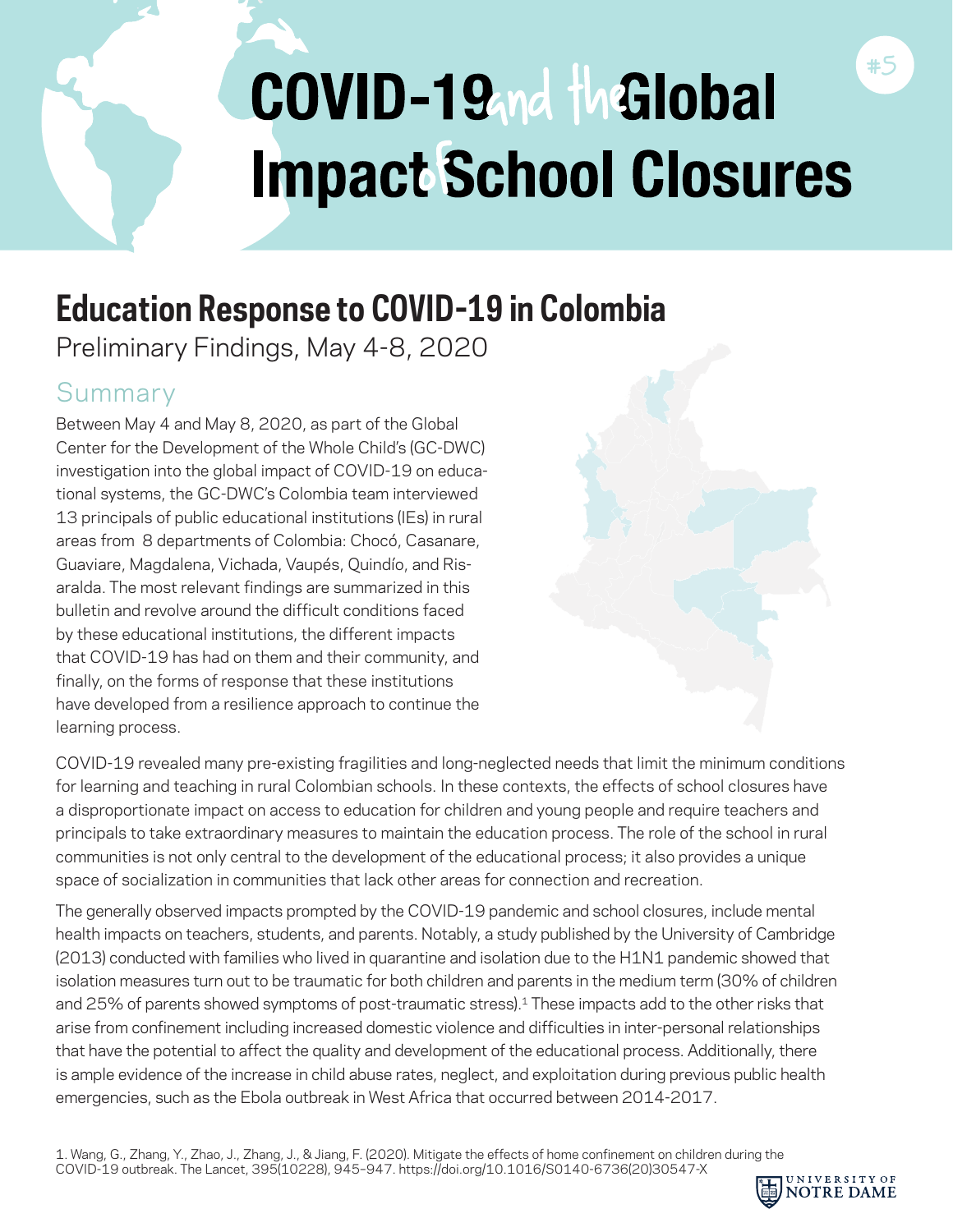In Colombia, many of the difficulties schools face are structural, and on top of this, there is uncertainty surrounding an eventual return to normalcy. Because of this, responsibility is often placed on the teachers and principals to maintain both the learning processes and provide support to the school community.

## Adversity in Colombia's Rural Education

For many rural Colombian schools, facing adversity is a day-to-day activity. Rural schools often face severe climate conditions, geographical dispersion, and above all, a lack of resources including limited infrastructure, understaffing, and other infrastructure failures. These conditions constantly challenge rural teachers, forcing them to be creative and to efficiently leverage any available resources in order to develop strategies that will allow them to maintain the educational process.

**ff** Here we lack infrastructure: we don't have enough classrooms. Children attend class outdoors. shel*classrooms. Children attend class outdoors, sheltered under mango trees. It is not easy for them or the teachers. There is no drinking water. The community must take water from the wells not apt for human consumption. To make it clear how difficult it is, the school only has two 7X7 classrooms (about 49m2), a classroom suitable for a bathroom and that is it. It is not enough for the 225 students that we have; we all suffer very much."—Aroldo López* 

Unfortunately, this type of space limitation is prevalent across rural schools in Colombia, making education more vulnerable to the effects of the COVID-19 pandemic. In rural areas, there are clear expressions of inequality, poverty, and lack of access to basic sanitation and health services, which disproportionately increase the negative effects of the pandemic when compared to urban areas. The principals interviewed frequently expressed their hope that this type of emergency will make their reality more visible and known, which hopefully can elicit support and resources.

Due to these compounding and severe conditions, schools face difficulties both in coverage and in retention. As research has shown, poor quality of education furthers the limited interest of young people in finishing high school and continuing onto post-secondary education.<sup>1</sup> In Colombia's rural areas, around 39% of adolescents between the ages of 16 and 17 drop out of school.2 They do so for many reasons: the lack of relevant instructional materials, the overall low quality of education, and the limited opportunities for education to contribute to an improvement in living conditions or to positively impact incoming generations.3 This explains why many of the teachers and principals in rural areas work hard to keep children and adolescents in school.

In addition to dropout, pre-existing poverty conditions in rural areas and the costs associated with education disincentivize assistance from various stakeholders. In Colombia, this challenge disproportionately impacts middle school children in rural areas, emphasizing the gap between the rural and urban education systems.

COVID-19 has only aggravated these challenges in rural education, affecting the most vulnerable in a salient manner. Apart from being a challenge for absorption, retention and assistance, school closures limit the protective potential of the school.

1. DNP. (2014). National Development Plan Bases 2014-2018 "All for a New Country". Bogota D.C.

2. Ministry of National Education. (2018). Special rural education plan for rural development and peacebuilding.

3. DNP. (2014). National Development Plan Bases 2014-2018 "All for a New Country". Bogota D.C.

**" "** The pandemic shows the fragility of the territory. These regions need more support, and not only support related to connectivity.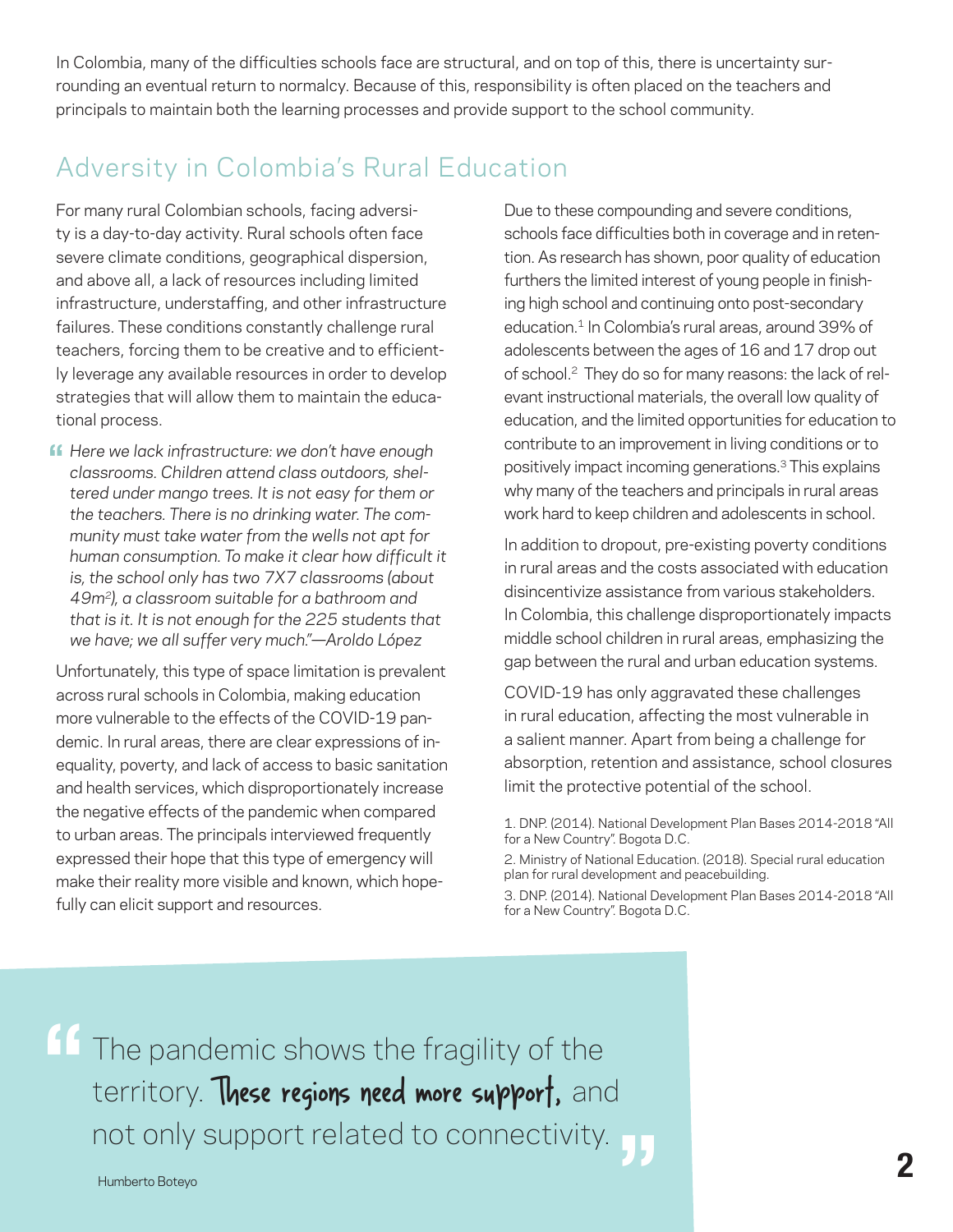**'f** The crisis deepened, and it is now even more evident,<br>
the inequalities in the education system It is not the *the inequalities in the education system. It is not the same for a student whose parents went to the university and who have a job. These parents, in most cases, can guarantee their child everything in terms of equipment, knowledge, support, accompaniment, and permanent motivation. We cannot compare this child to a student who lives in an overcrowded house, where there is no library, no computer, no cell phone. Poor children often live on the periphery, in a farm with a relative or a friend. Many without a clear support network. This pandemic amplifies this existing crisis because when the student arrives at an institution, his or her entire environment changes. He or she receives food, plays with his or her friends, and talks to his or her teacher, who supports him or her, who motivates him or her. We are very far from being able to guarantee something like this via homeschool." —Julio Hidalgo* 

Some of the solutions that have been proposed by the Colombia government as strategies to address school closures and maintain education are inapplicable in dispersed rural regions as these regions are characterized by vast distances between school institutions as well as a total lack of connectivity and digital resources.

*Because of this situation and the suspension of faceto-face instruction since March 15, it is clear that many of our schools, especially in the rural area, are not in a position to handle a situation as adverse as the one we're experiencing. We received the instruction from the national government that virtual education should be established. But that is not a reality here. Conditions here are precarious. Children do not have a computer or a cell phone with data plans that enable connection. It is an impossible situation for these communities." —Aroldo López*

It is not only the lack of connectivity that affects the quality of education. According to most of the principals interviewed, various other aspects jeopardize the possibility of children and young people continuing their education during the COVID-19 pandemic. One of the biggest difficulties addressed by principals was related to the limitations of living spaces.

**f** The other thing we must consider is what is going on<br>
around the child while he/she is connecting from his *around the child while he/she is connecting from his house. Often, there is a lot of interference from the family. These children do not have a "study" or a specific place where they can work. They must sit where they can, in the dining room or near the kitchen where their mother is cooking, or with their siblings. There are a lot of distractions." —Carlos Lozada*

Our students will never have access to the internet; students who are in the jungle will never have television, the internet, or computers. When the Ministry of Education says that the students should connect and interact virtually, this simply does not apply here. We are in the jungle. We do not have big schools with internet in my municipality. Even at the departmental level, by comparison, we are privileged and we do not have those things. I have worked in other rural areas, and things are very tough. What we are doing here is with our nails, from scratch, and with great difficulty. **" "**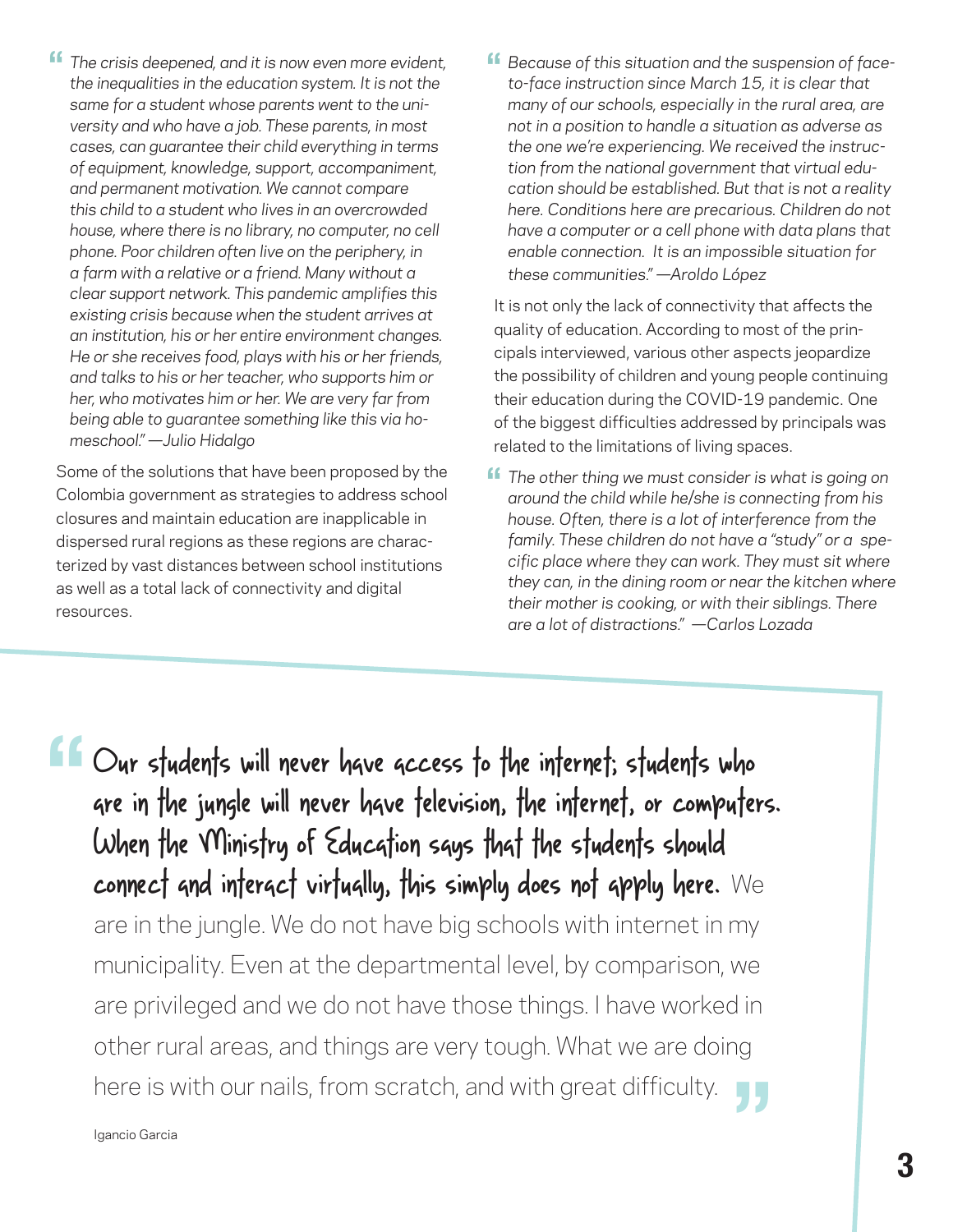## **Impacts caused by COVID-19 on rural education**

Ultimately, the impacts of the COVID-19 pandemic on education in rural communities are evident in different ways. They are evident in the limitations of socialization among children and young people and in the added burdens that teachers have to assume. They are also evident in the varying degrees of affectations that parents adopt while taking a more active role in their children's education: a role for which they are often not prepared. Furthermore, these impacts have emerged in a context of increased uncertainty and concerns (economic or otherwise) stimulated by confinement and its associated stressed, which in most cases only exacerbates the impacts further.

#### School as a space for social connection

The suspension of face-to-face instruction has isolated children and young people from their peers, forcing them to assume new routines and stay indoors, which is a challenge for those who do not have appropriate living conditions and often live in overcrowded spaces with several family members. Teachers and principals interviewed agree that most children and adolescents, faced with these new realities, wish to return to school as soon as possible. These observations coincide with international findings that indicate that close to 97% of children and adolescents want to return to their educational institutions.<sup>1</sup>

**f** They miss sharing with their friends, with their<br>peers and with their teachers We often write t *peers, and with their teachers. We often write to them to tell them that we miss them and that we love them. There are even some teachers who record the classes by WhatsApp. It is not the same… we all yearn for that coexistence, for the possibility to share with one another." —Marta Cecilia Ruiz*

The principals shared that the limitations of socialization are especially salient for children and young people who require more support from teachers or peers in their socialization processes.

**ff** The consequences of this new reality are many. In the case of students, the relationship with them ho *the case of students, the relationship with them has new dynamics. Many are in need of support, not of schooling. We are not currently measuring this, but we know it will have long-term effects as some of our children require more emotional support. In this situation emotional support is hard, without our support, it is going to be harder for them to become stronger and overcome difficulties." —Victor Rentería*

Most principals expressed concern about the impacts of isolation on children and young people in rural areas. For them, the school is a space for socialization where the community can come together and support children and teachers alike.

**ff** The only fun place that children have in Tagachí is the school. In Tagachí there is no park: there is nothing." *school. In Tagachí there is no park; there is nothing." —Elizabeth Moreno* 

These effects can be differentiated by age. The teachers and principals interviewed expressed greater concern for the emotional wellbeing of preschoolers.

**ff** From my perspective, there are students and teachers that are more affected than others, primarily *ers that are more affected than others, primarily preschoolers. Because of their developmental level, the preschoolers require social interaction, and they do not have that. Currently, we are not able to address this situation as we would want to. There should be a series of measures and supports. We must think of the future and consider the effect this might have, especially considering the limitations we have for interaction. We are social beings; we need to meet and interact with others. And these little children, they are not able to play, which is the ideal way of learning at their age." —Aroldo López*

Part of the efforts of the coordinators, principals, and teachers is to support children and adolescents, so they can eventually return to school. They are clear in the idea that they are all working towards a common goal.

**ff** The day we go back to school, it's going to be the happiest day in the world. We will jump. We are *happiest day in the world. We will jump. We are going to have games with water and get wet. We are going to throw ourselves on the floor. We are going to "throw the school out the window." We are going to have a party and dance. We are waiting for that moment again, for the moment when we are back together. This passion, this love we have for the school and for our children is in our soul, in our blood. We are all waiting for that moment. And we will make it one to remember, I'll promise you that!" —Orlando Ramírez*

**4**

<sup>1.</sup>Education 2020. Results report Testimonies and experiences of educational communities in the face of the health crisis. April 2020.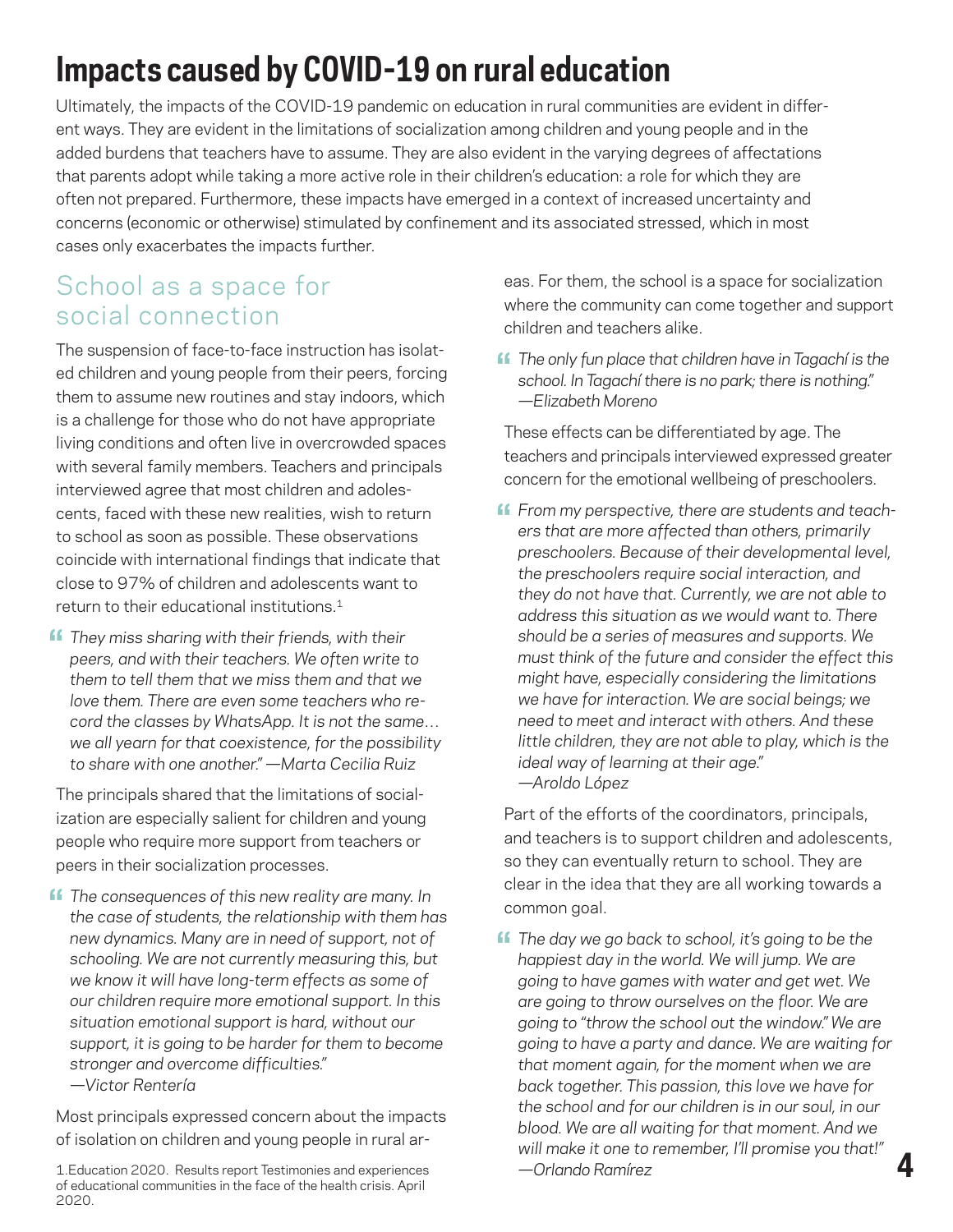#### Mental Health Effects

Being a teacher or a principal in conditions of extreme vulnerability, like the ones experienced in rural Colombian communities, poses significant risks to one's mental health and well-being. The accumulation of stressors, such as those that occur in the context of COVID-19, has the potential to thwart the ability of teachers and principals to manage them.

**f** The fact is you are fighting against an invisible<br>enemy that generates a lot of anxiety and if we *enemy that generates a lot of anxiety, and if we add to that the anxiety that is generated by the implementation of this type of education, it gets worse. It affects our teachers, and the parents who are now forced to accompany their children in ways they have never done and are not trained to do. I think, overall, it is the worst for those in elementary school." —Carlos Lozada*

The change in the education model and in the learning rhythm in addition to long days burdens teachers. Some of the principals interviewed discussed the difficult emotional situations they face.

- **1** In the 41 years I have been with students, this time has been the hardest. The work has doubled or tri*has been the hardest. The work has doubled or tripled, and the fatigue is at an extreme because now we must be available all the time. It is not the same as having the children in the classroom." —Orlando Ramírez*
- **f** The teachers are sick, and it is because of the stress. They must attend to their tasks at home *stress. They must attend to their tasks at home, and they must design the guides for their students. Next week they will contact me to organize delivery of the guides, but it is hard, transportation is scarce. I am doing my best." —Elizabeth Moreno*
- **f** Their class schedule was from 6 a.m. to 2 p.m. be-<br>cause we travel from Quibdo Now we are working *cause we travel from Quibdo. Now we are working all day because there will be a child or a father who sends a message at 9 or 10 at night saying, "Teacher, I do not understand how to do this." Even though we put out a schedule, we are always available. How does a teacher not answer parents or the child when they write? For many this is the only time we have them…" —Bety Valencia*

The impact on mental health caused by the COVID-19 pandemic is not exclusive to teachers. It also extends to parents and, of course, children and adolescents. Some of the principals have implemented strategies that try to address this problem.

**If** In the first week back to classes (April 20-27), we worked with them on socio-emotional wellbeing *worked with them on socio-emotional wellbeing because we noticed that parents were very tired and were not engaging with us or their children. Children were responding, saying that they didn't want to do the task and that they did not know that it was homework. The teacher must be patient and speak to them with great love to help them understand because they all are in a difficult position. For psychological support, the teacher sends audio or a video and explains the socio-emotional component to parents, including the care and the patience that parents must have with their children. We do this to help them. It's worked a lot for us: parents like it." —Bety Valencia*

Some preliminary studies on the mental health impact of school closures due to the COVID-19 pandemic show that 80% of students report that their mental health has been affected by confinement. The main effects are anxiety, depression, varying degrees of confusion and sadness, feelings of isolation, and difficulties in maintaining routines.

**ff** Every day I congratulate them. I give them shout-<br>outs and support because the situation is very ho *outs and support because the situation is very hard. Some children get sick, some cry, some fear not going back to school this year because they hear things from the adults. The children are distressed, and with this anguish, they must learn to live. And so, must the teachers. It is not the same, and we are quite concerned. Although we have 95% connectivity, it is not the same. This experience has shown that Colombia is not prepared in terms of internet capacity. We are fighting every day."—Orlando Ramírez*

Concerns from the principals have led them to devise strategies to limit the impact of mental health on the continuity of learning for children and adolescents.

**5 At the beginning, we heard that the children were<br>coing to defect. Some of our teachers called those** *going to defect. Some of our teachers called those children and told them, 'You are capable. This will pass. We will overcome it. You are not alone.' The teachers send these children motivational messages almost on a daily basis so that they can reflect. It has been an abrupt change, but we want them to understand that they are not alone, that in addition to being their teachers, we are their friends, their counselors. We do not care if they do the guides right away; we just want them to be calm and remain committed. The effort that we make is so great that now we stay in touch with them; we communicate with them. We have not surrendered; the guide is the least important thing. We just don't want to lose them." —Olga Arango*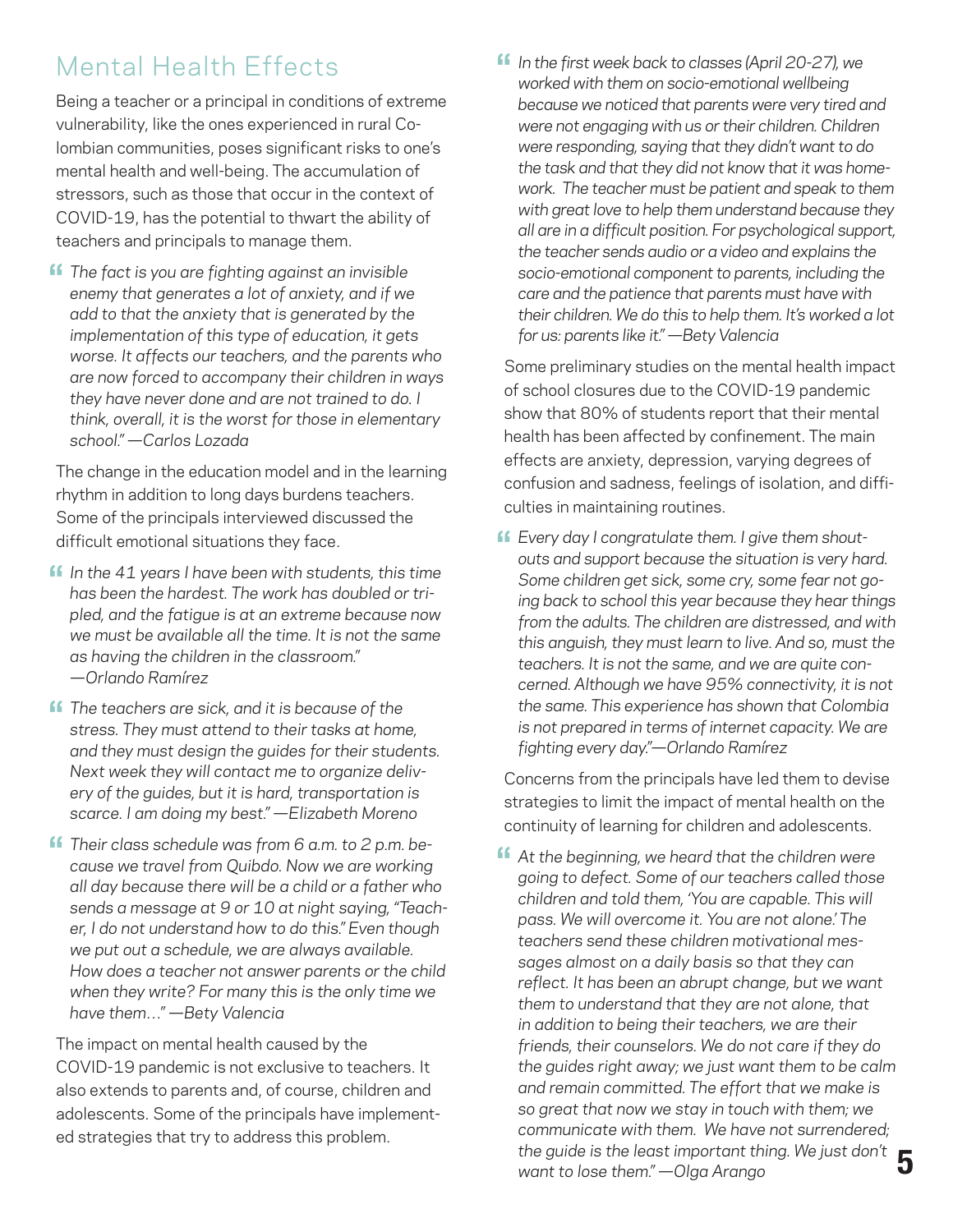## **Resilient Alternatives: Efforts to Continue Learning**

The current pandemic has been a significant challenge for educational communities, especially in rural areas. Despite difficulties, it has encouraged the development of alternatives for distance learning. When faced with school closures, principals in dispersed rural regions have designed unique strategies that have allowed them to maintain the learning process. Because of the lack of resources, these strategies include transforming the face-to-face instructional model for a distance model, designing guides that are suitable for learning in the context of limited parental education and/or support, and devising strategies for the distribution of the material.

The principals and teachers have dedicated special care to the design of the guides and materials. Doing so has often led them to combine different subjects, integrate the use of graphics and colors, and to limit the information presented to only that which is necessary for the development of the educational process. For most of the principals interviewed, there has been a conscious effort to minimize the number of guides their students receive because there is concern over overwhelming students by sending large amounts of material and activities. Additionally, the design of the materials is intentional to make the learning process relate to their daily life.

With an unmatched will, the principals interviewed have made great efforts to maintain their relationship with students, despite the problematic geographic conditions that make it almost impossible to deliver the learning guides.

**"** We went to deliver the guides personally, but the first community is an hour away by beat and apather community is close to three bours away. You have to walk auto a l *boat, and another community is close to three hours away. You have to walk quite a lot, so it has been tough to give them the material. Knowing these difficulties, we knew 'the only way was for us to go.' —Ignacio Garcia* 

In other educational institutions, the efforts of the principals have been focused on providing connectivity to teachers to ensure that they have the necessary tools to create good learning guides. Some schools have even tried to provide internet to students and their families.

*Our institution tried to offer free resources so that the children and parents could connect*  **"**to the internet in each house. We gave internet for two months. Even though we have *given the teachers the same tools, there has been some resistance, as often happens with abrupt change. I said to my teachers that we need to think of this as a game: we need to assimilate to the reality and adapt, so we can start working." —Humberto Doors*

> At the beginning, we heard that the children were going to defect. Some of our teachers called those children and told them, 'You are capable. This will pass. We will overcome it. You are not alone.' **"** e.<br><mark>JJ</mark>

Olga Arango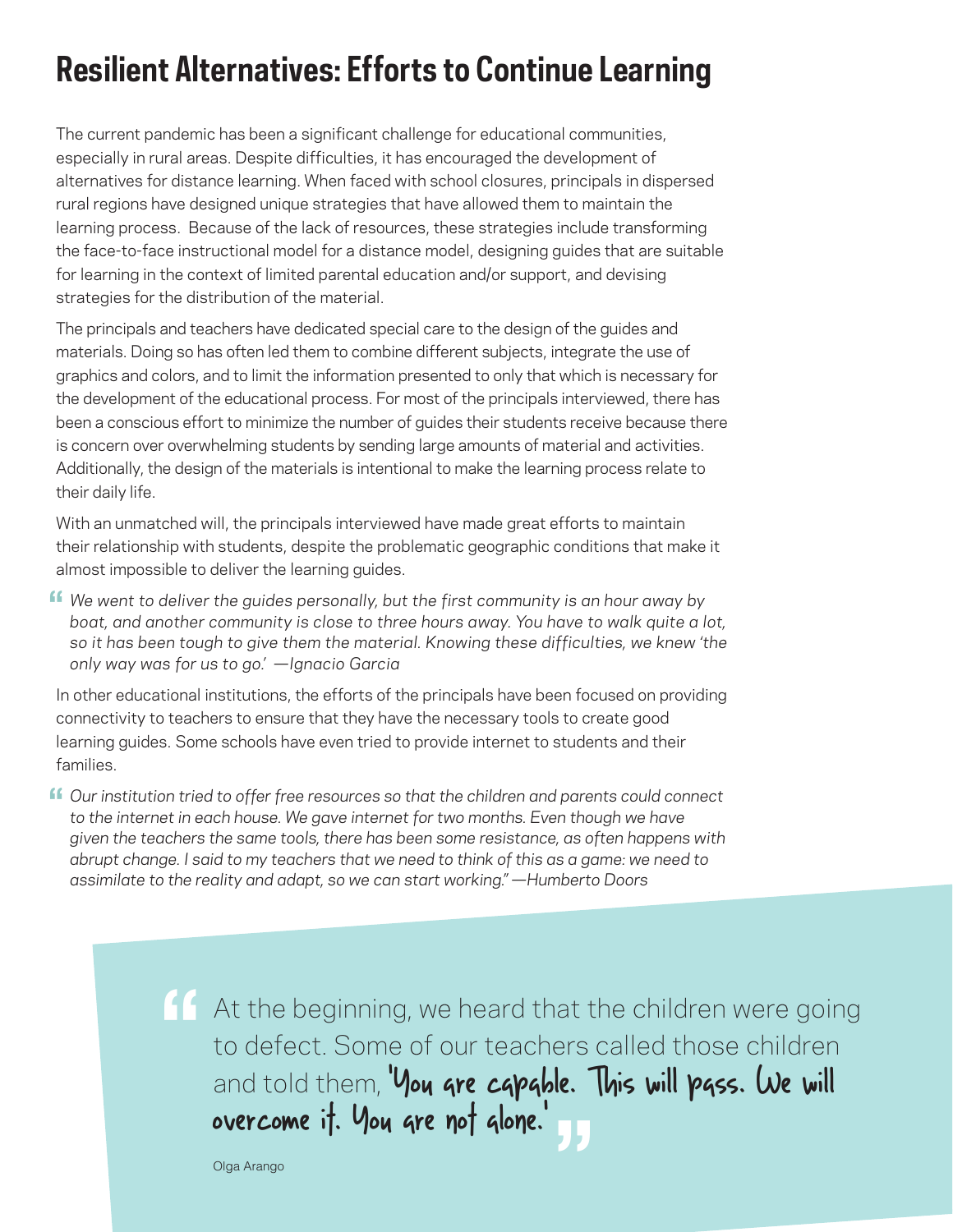In some communities, where connectivity conditions are precarious, teachers and principals have devised outreach strategies for families, so they can monitor their students' progress.

*Elementary school teachers pay families a daily vis-***"** *it. Why? In doing so, they can monitor student progress according to the schedule that we have established for the pandemic. The teacher brings the student a guide, for example, of mathematics, and the guide usually includes a workshop. The teacher arrives and explains first to the father and/or mother in a separate space, so they can help their child. And then, the next day, another teacher comes. He/ she will deliver work for art and collects the work from mathematics Thank God that the population is small, so we can feasibly obtain the materials and review them. Otherwise, I do not know what we would have done. The lever schedule- that is what we call it- is from Monday to Friday." —Elizabeth Moreno*

In the words of the principals, such strategies, which sometimes involve great journeys, are part of necessary efforts to prevent children and adolescents from losing their school year. In certain regions, these efforts include river transportation or long-distance travel. Some educational institutions have people in charge of the transportation and logistics of the guides.

- **f** Here, we have the academic messenger, who is a very attentive and collaborative person: a father *very attentive and collaborative person: a father who works despite the extreme heat. He works by motorcycle and travels the immense distances and then walks from one farm to the other. Can you imagine the conditions in which we are working?" —Olga Arango*
- *Students are reached through pedagogical mes-***"** *sengers. They receive the materials and know that they have to work on them for a couple of days, so the material can be picked up again and distributed to their teachers. It is an alternative that we have found". —Aroldo López*

According to the majority of the principals interviewed, in order to overcome the challenges of the crisis and support children and young people, it is necessary to actively include teachers, coordinators, and parents in the learning process.

- **f** So far, the parents have been very committed. We aet the videos and they keep the schedule they ho *get the videos, and they keep the schedule they had in school. The moms are in the kitchen doing their stuff, and the children are sitting down doing their work. It has been a significant compromise on their part. However, the commitment level is not consistent for everyone. I think it depends on the motivation of the teacher and his or her responsiveness." —Marta Cecilia Ruiz*
- **f** The response of the parents has been positive; they have been very involved in the delivery of materials *have been very involved in the delivery of materials. The children do the work, and then the parents take it and leave it in a box on the door of the school, and that is where the teachers collect it." —Humberto Boteyo*

Some principals have experienced great solidarity with teachers, parents, and students. They have all helped to develop strategies that allow the educational process to remain active.

*Families pay for a data plan one week to share*  **"***with everyone, and the next week, another family pays. The teachers have no rest because when the signal is available for the child, they must take advantage and respond to any questions and offer guidance. It is a lot of work all the time, and it is complicated." —Olga Arango*

Aware of the importance of maintaining everyone's commitment amid the circumstances of isolation and mitigating the pressures generated by the pandemic on the school system, some coordinators have taken on the role of being emotional support for teachers and students.

**4** We have a responsibility. It falls on us that the teachers do not have great anxieties and can l *teachers do not have great anxieties and can help our students. I have chosen to make calls, video calls. There are videos of me praying and singing to the children. The children are the institution; they have hopes to be with all of us again, to live again. Before the shutdown, I waited for them in the morning, and I received them with a smile, played dress up with them, danced with them, and I was with them in that enthusiasm (...) it's not the same now; we're trying. This weight is on us. We want to be there for them but also respect the families and the parents.. Time will tell us if we did the right thing; the most important thing now, as the Ministry said, is to exist, live and learn. We go slowly. This experience is very hard."*